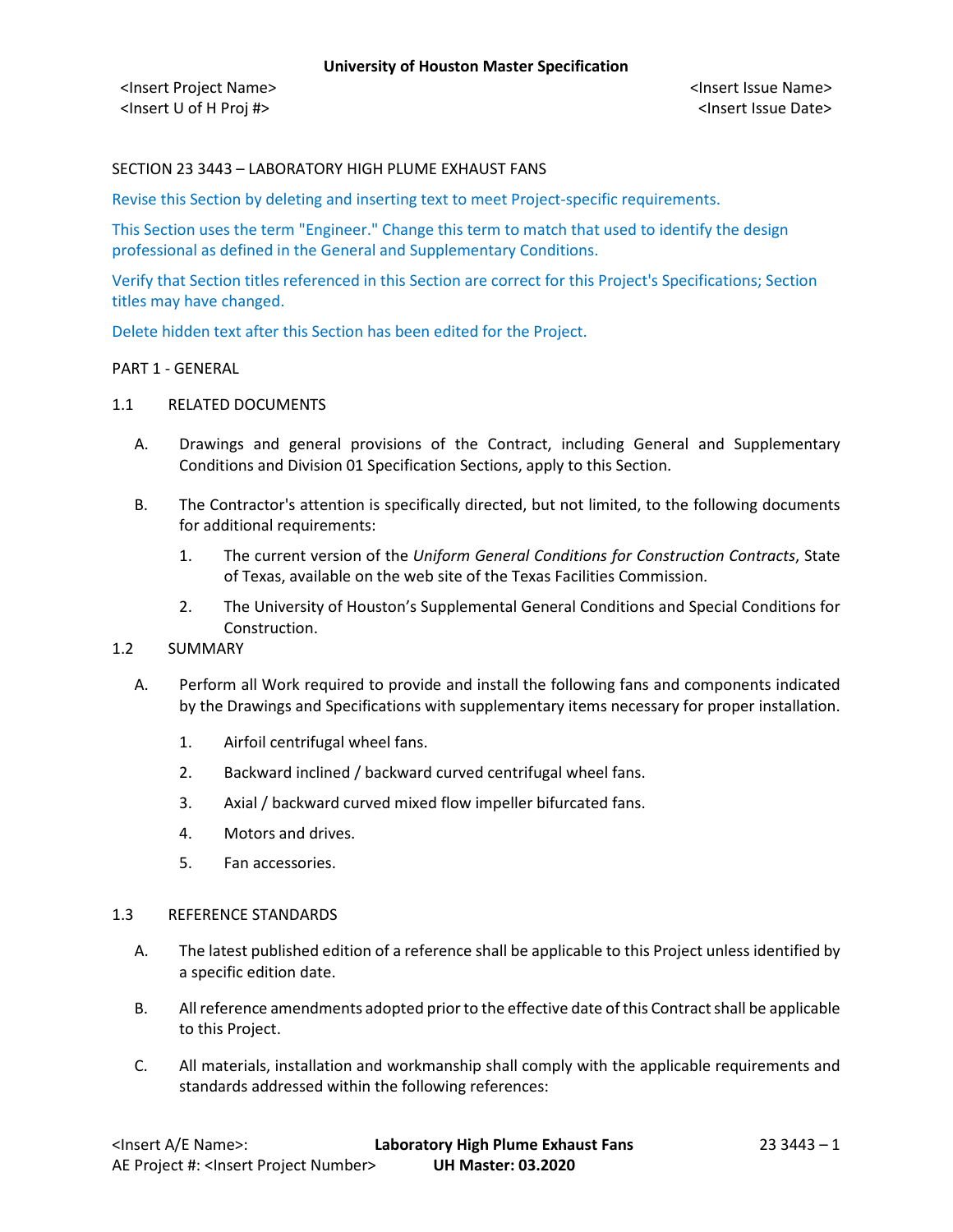<Insert Project Name> <Insert Issue Name> <Insert U of H Proj #> <Insert Issue Date>

- 1. AMCA 99 Standards Handbook.
- 2. AMCA Publication 111 Laboratory Accreditation Program.
- 3. ANSI/AMCA Standard 210 Laboratory Methods of Testing Fans for Rating.
- 4. AMCA Publication 211 Certified Ratings Program Product Rating Manual for Fan Air Performance.
- 5. AMCA Standard 260 Laboratory method of Testing Induced Flow Fans for Rating.
- 6. AMCA Standard 300 Reverberant Room Method for Sound Testing of Fans.
- 7. AMCA Publication 311 Certified Ratings Program Product Rating Manual. For Fan Sound Performance.
- 8. AMBA Method of Evaluating Load Ratings of Bearings ANSI-11.
- 9. ANSI/AMCA Standard 204 Balance Quality and Vibration Levels for Fans.
- 10. AMCA Standard 500-D-98 Laboratory Methods of Testing Dampers For Rating.
- 11. AMCA Standard 500-L-99 Laboratory Methods of Testing Louvers For Rating.
- 12. SMACNA Medium Pressure Plenum Construction Standard.
- 13. ANSI Z9.5 Laboratory Design.

#### 1.4 QUALITY ASSURANCE

- A. The following quality assurance requirements apply to all fans described and furnished under this Section:
	- 1. Performance ratings: Conform to AMCA Standard 211 and 311. Fans must be tested in accordance with AMCA 210, 260 and 300 in an AMCA accredited laboratory and the high plume exhaust fan shall be licensed to bear the AMCA seal for Certified Sound and Air Performance. Acceptable manufacturers whose equipment is not licensed to bear the AMCA seal for Certified Sound and Air Performance must submit air and sound performance tests conducted by an independent third party, and stamped by a registered professional engineer.
	- 2. Fans designated or classified for Type C Spark Resistant Construction must conform to AMCA 99 requirements.
	- 3. Each assembled fan shall be test run at the factory at the specified fan rpm with CFM per watt, and vibration signatures shall be recorded and documented. Vibration signatures are to be measured at each bearing location in the horizontal, vertical, and axial planes. The maximum allowable fan vibration shall not be greater than 0.08 inches per second at the peak velocity; filter-in reading as measured at the fan rpm. The report with documented test results shall be included with the shipment for each fan.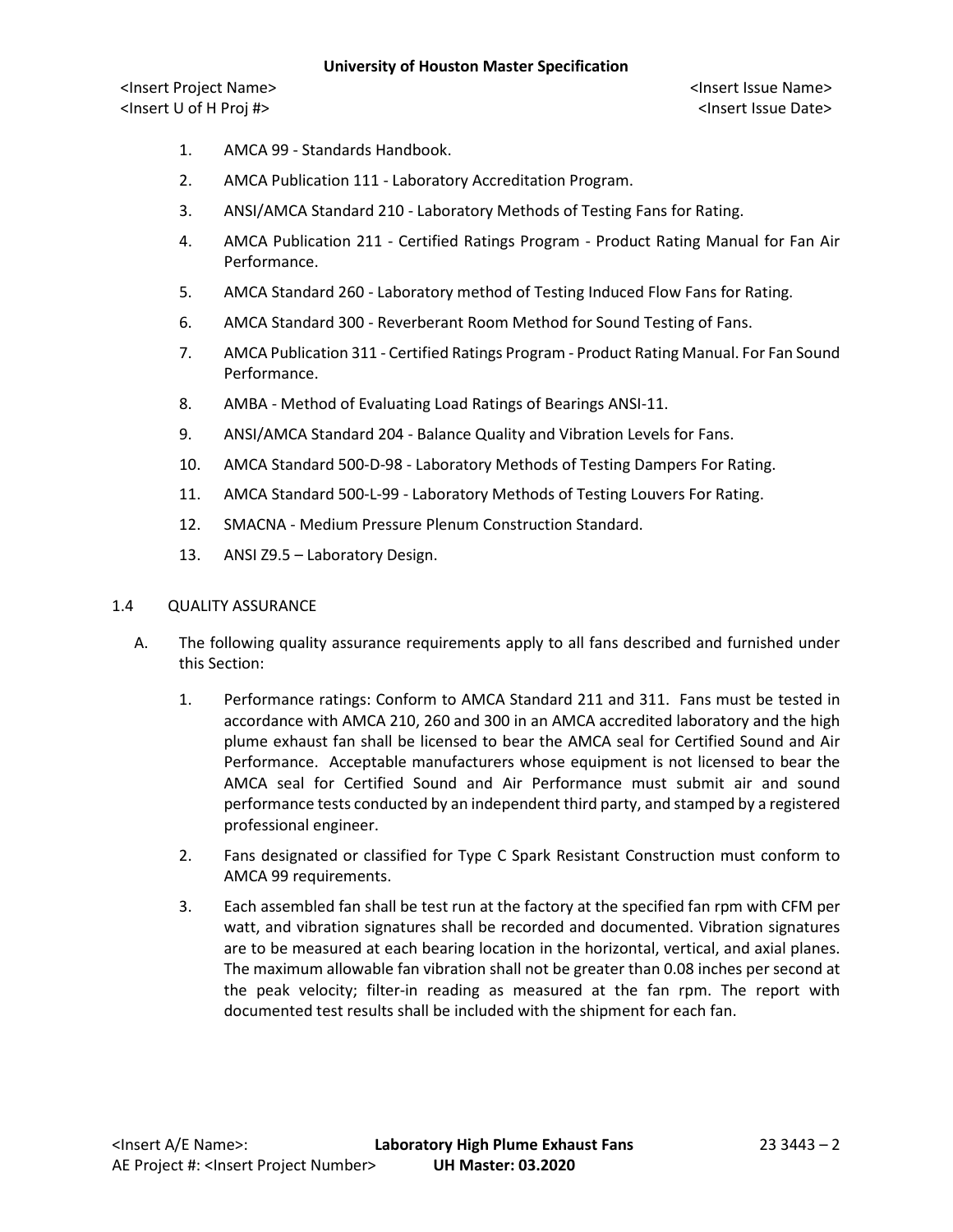<Insert Project Name> <Insert Issue Name> <Insert U of H Proj #> <Insert Issue Date>

- 4. The manufacturer shall also provide, at the Owner and Engineer's option, witness testing of fan inlet tests measured in an AMCA accredited laboratory (AMCA Publication 111-99), in accordance with AMCA 210. Witness fan discharge and entrainment airflow, using a modified AMCA 210 test set up where the fan inlet is placed in the open and the fan outlet (which includes the induction stack) is connected to the airflow test apparatus. This total fan outlet airflow test shall verify the entrainment airflow rate, which is the dilution performance by subtracting the measured fan inlet airflow rate from the fan outlet airflow rate. This performance test shall be performed as part of the product submittal phase of the Project.
	- **a. [Engineer must provide minimum plume heights, laboratory design air flow rates, static pressure requirements, and maximum motor horsepower requirements for high plume exhaust fans on equipment schedules.]**
- 5. Minimum design airflow rates, static pressure, and plume heights as referenced on the Drawings.
	- a. The scheduled minimum plume height shall be accomplished at the scheduled design airflow rate and analytically established from ASHRAE Laboratory Design Guide, Equation 9-2.
	- b. The plume height shall be visually indicated by inducing smoke at the fan inlet and also at the air inlet side of the induction ring.
	- c. The vertical plume height is determined and measured where the diluted smoke no longer continues a vertical path parallel with the centerline fan outlet or induction ring nozzle.

# 1.5 SUBMITTALS

- A. Product Data:
	- 1. Submit data for approval for all fans of every description furnished under this Section.
		- a. Provide literature that indicates dimensions, weights, capacities, ratings, fan performance, gages or thickness, finishes of materials, electrical characteristics, and connection requirements for each model of high-plume dilution laboratory exhaust fan assemblies being provided for the Project.
		- b. Fans shall be capable of operating stably at reduced capacities imposed by means of a variable frequency drive.
		- c. Product test data on sound power levels for both fan inlet and outlet at the rated design capacity.
		- d. Product data on special coatings and construction where applicable.
		- e. Product data on all fan accessories.
		- f. Provide fan curves for each fan at the specified operation point, with the flow, static pressure and horsepower clearly plotted. The recommended operating range where the fan will remain stable.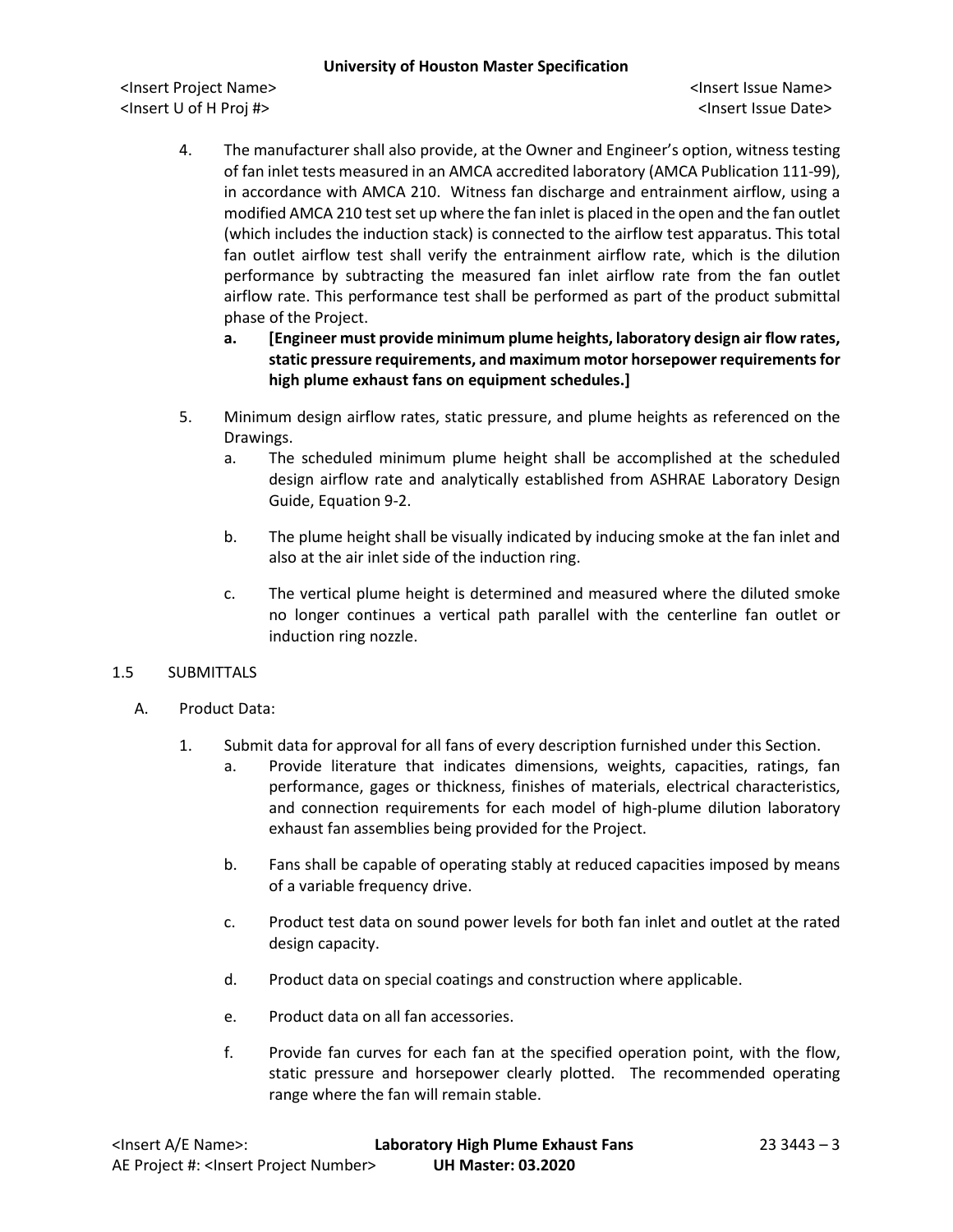- **1) [Engineer must provide wind velocity 1 percent of the time as listed Chapter 26 in Tables 1A, 2A, and 3A of ASHRAE Handbook – Fundamentals for many cities. For cities not listed the wind speed is 2.5 times the annual average hourly wind speed as recommended in Table 2, Chapter 15 of the ASHRAE Handbook – Fundamentals.]**
- g. Provide nozzle velocity of exhaust fan, total exhaust flow, and results of the effective discharge plume height based on the specified wind velocity of **[\_\_\_]**.
- h. Strictly adhere to Quality Assurance requirements as stated in this Section.
- B. Operation and Maintenance Data:
	- 1. Manufacturer's installation instructions and operating and maintenance data.
		- a. Submit under provisions of Division 01.
		- b. Include instructions for lubrication, motor and drive replacement, spare parts list, and wiring diagrams.
- 1.6 DELIVERY, STORAGE AND HANDLING
	- A. Deliver, store, protect and handle products to the Project Site under provisions of Division 01 and Section 23 0100 "Mechanical General Provisions."
	- B. Accept products on Site in factory-fabricated protective containers or coverings, with factoryinstalled shipping skids and lifting lugs. Inspect for damage.
	- C. Store in clean dry place and protect from weather and construction traffic. Handle carefully to avoid damage to components, enclosures, and finish.
	- D. Check and maintain equipment on a monthly basis to ensure equipment is being stored in accordance with manufacturer's recommended practices. Additionally, during each check, fans and motors shall be rotated and greased and shafts shall be left approximately 180 degrees from that of previous month. Maintain storage records that indicate these maintenance requirements have been met.
- PART 2 PRODUCTS
- 2.1 GENERAL
	- A. All materials shall meet or exceed all applicable referenced standards, federal, state and local requirements, and conform to codes and ordinances of authorities having jurisdiction.
	- B. Base fan performance at standard conditions (density  $0.075$  Lb/ft<sup>3</sup>).
	- C. Fans shall be capable of accommodating static pressure and flow variations of +/-15 percent of scheduled values.
	- D. The completely assembled fan shall be tested to meet the vibration limits as published in AMCA 204.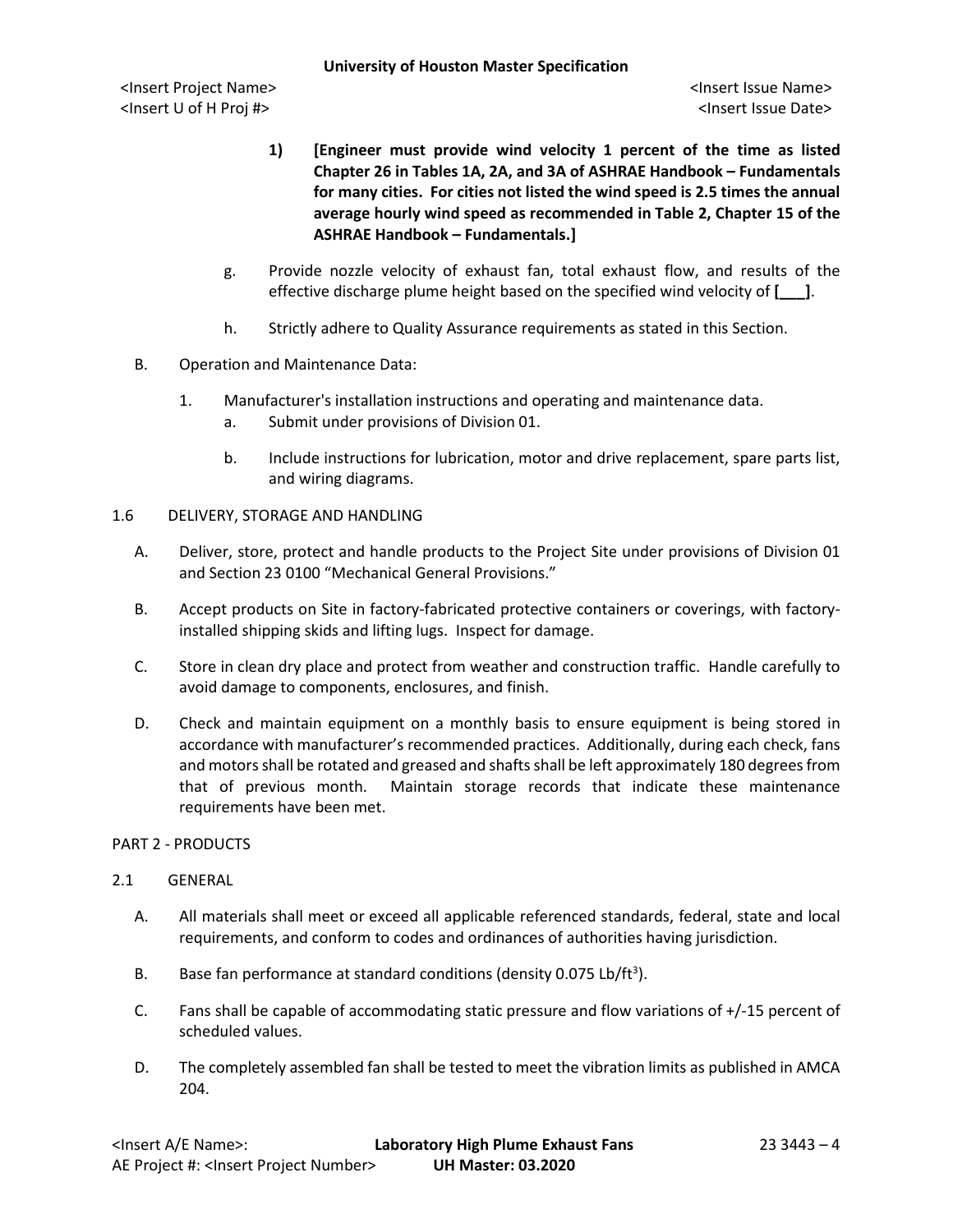<Insert Project Name> <Insert Issue Name> <Insert U of H Proj #> <Insert Issue Date>

- E. Equip each fan with fan inlet isolation damper to prevent the fan from turning in reverse rotation when the fan is off.
- F. Equip fans with stainless steel lifting lugs for corrosion resistance.
- G. When a powder coating process is used on fan and plenum, the coating shall be minimum thickness of 3 mils. Finish color shall be light gray.
- H. Fasteners exposed to corrosive exhaust shall be Type 304 or Type 316 stainless steel.
- I. Fan assembly shall be designed for a minimum of 125-mph side wind loading, without the use of guide wires.

### 2.2 MANUFACTURERS

- A. High Plume Dilution Blowers:
	- 1. Greenheck Fan Corporation, Model Vektor MD or CD Direct / Belt Drive.
- B. High Plume Exhaust Systems:
	- 1. M.K. Plastics Corporation, Model Axijet Direct / Belt Drive.
- C. Laboratory Exhaust Systems:
	- 1. Strobic Air Corporation, Model Tri-Stack Direct Drive.

### 2.3 CENTRIFUGAL HIGH PLUME EXHAUST FANS

- A. Fans shall be configured as belt driven per AMCA Arrangement 1, 9, 10 or direct drive per AMCA arrangement 8 according to the Drawings. Fans mounted on top of exhaust air plenums or are not accessible from the roof shall be equipped with jib cranes (complete with removal hoist), for motor maintenance and removal.
- B. Fan, plenum and dampers shall be coated with a minimum of 3 mils of Plastifer epoxy ES90- AS81, or Hi-Pro Polyester resin coatings. Finish color shall be light gray.
- C. Fan assemblies that use flexible connectors that can fail and cause loss of laboratory containment are not acceptable. Inlet elbow/plenum shall be attached to the fan inlet by a high strength, corrosion resistant flexible connector, or vibration isolation pad or gasket, provided by the fan manufacturer.
- 2.4 MIXED FLOW HIGH PLUME EXHAUST FANS
	- A. Mixed flow steel case fans shall be direct driven in AMCA Arrangements 2, or AMCA Arrangement 4, or belt driven in AMCA Arrangement 9. Fans systems shall be equipped with jib crane (complete with removal hoist), for motor maintenance and removal.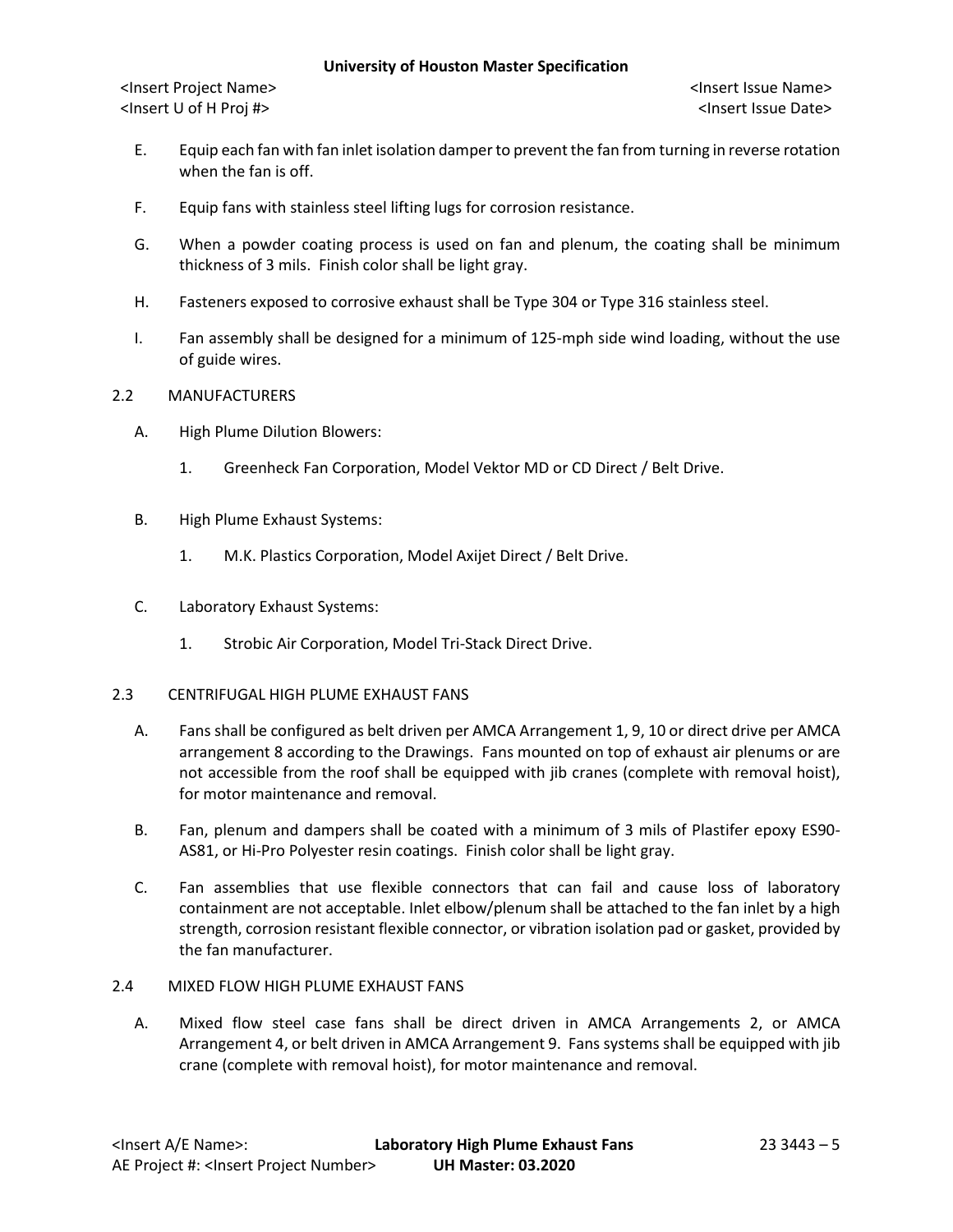<Insert Project Name> <Insert Issue Name> <Insert U of H Proj #> <Insert Issue Date>

B. Fan, plenum and dampers shall be coated with a minimum of 4-6 mils of Plastifer epoxy ES90- AS81, Hi-Pro Polyester resin or Amercoat 90HS Epoxy-phenolic coatings. Finish color shall be light gray.

## 2.5 FAN HOUSINGS AND OUTLET

- A. Fan housings shall be aerodynamically designed with high-efficiency inlet, engineered to reduce incoming air turbulence.
- B. Steel fan housings shall be centrifugal involute scroll, allowing all drive components including the motor to be serviced without contact of the contaminated air stream, and manufactured of welded steel coated with a minimum of 3 mils of Hi-Pro Polyester resin, electrostatically applied and baked. Finish color shall be gray. No uncoated metal fan parts exposed to the exhaust will be acceptable.
- C. Fiberglass reinforced plastic (FRP) fan housings shall be manufactured in specifically formulated resins, for maximum corrosion resistance, UV inhibited and reinforced with fiberglass for structural strength. Fastening bolts holding the casing to the support plate are to be encapsulated in FRP. Finish color shall be light gray. Fan to be supplied with a graphite liner and grounding strap to remove static electricity, as well as a flame retardancy of 25 or less, if required. Fiberglass reinforced plastic fan housings that are fabricated shall have mechanical strength and toughness properties equivalent to steel housings, interior surfaces shall be smooth to assure corrosive or hazardous compounds cannot collect, and / or chalk and structurally degrade. Having smooth interior surfaces will also reduce collection of biological contaminants.
- D. Centrifugal fans shall be equipped with access doors shaped to conform to the housing scroll with quick opening latches and gaskets.
- E. A steel or fiberglass reinforced plastic discharge nozzle shall be supplied by the fan manufacturer, and shall be designed to efficiently handle an outlet velocity of up to 7000 FPM. The discharge nozzle shall include either bifurcated section or a discharge section surrounded with a wind band to induce ambient air.
- F. A drain shall be designed as an integral part of the centrifugal fan housing to drain rainwater when the fan is de-energized.
- G. Supply a bolted and gasketed access door for impeller inspection and service.
- H. Fan assembly shall be AMCA type C spark resistant construction minimum or as noted on the Drawings.
- 2.6 FAN IMPELLERS
	- A. Centrifugal Type: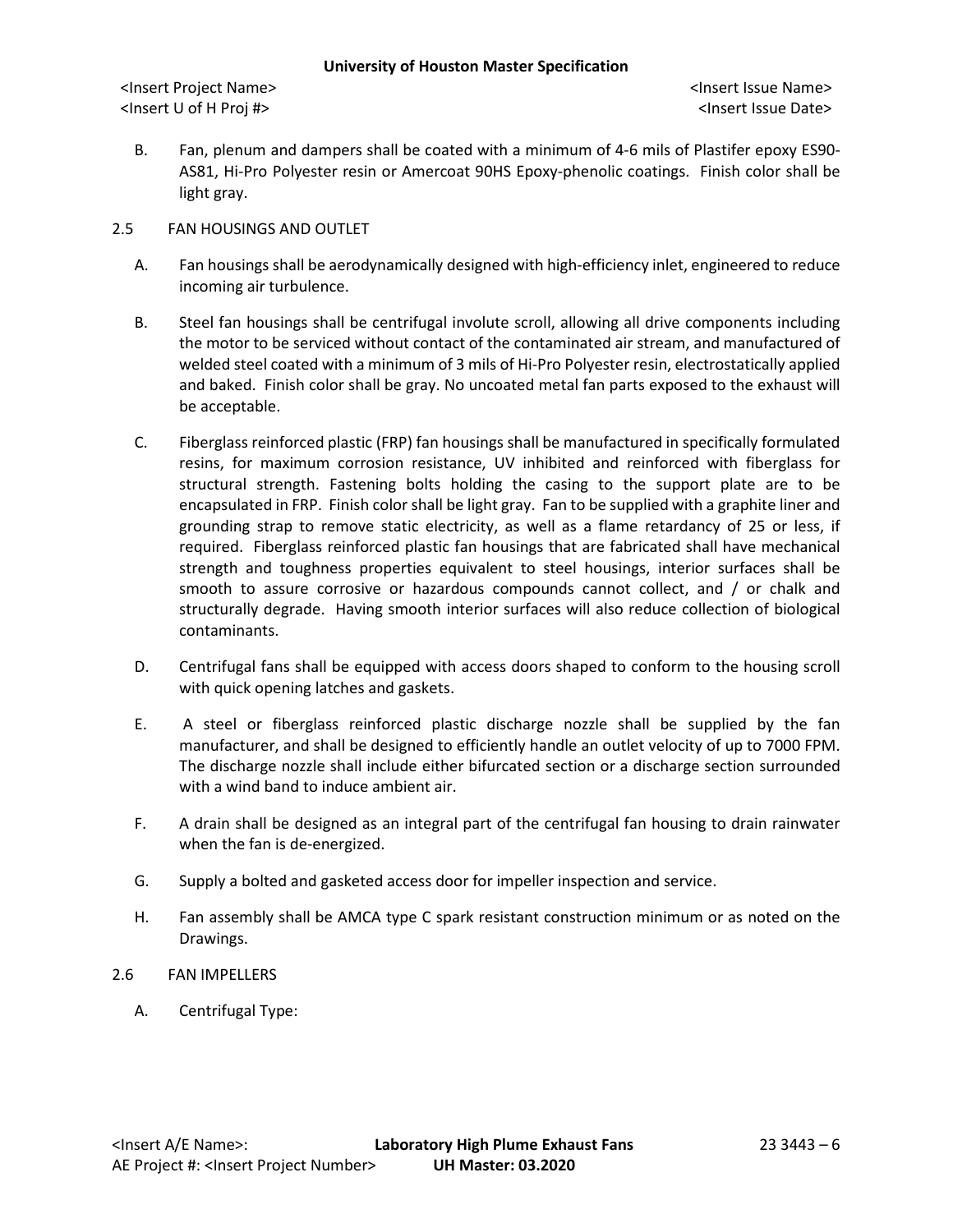<Insert Project Name> <Insert Issue Name> <Insert U of H Proj #> <Insert Issue Date>

- 1. Fan impeller for centrifugal fans shall use backward inclined or airfoil blade design wheel with non-stall characteristics. The impeller for either wheel design shall be electronically balanced, both statically and dynamically meeting or exceeding Grade 6.3 per AMCA Standards.
- 2. Fan impeller shall be manufactured of welded and coated steel with a minimum of 3 mils of Hi-Pro Polyester resin, or 4-6 mils of Plastifer epoxy ES90-AS81 with a finish color of light gray.
- B. Mixed Flow Type:
	- 1. Fan impeller for vertical inline fan shall use a combination axial / backward curve blade design wheel with non-stall characteristics. Stationary discharge guide vanes located above the impeller shall be provided to increase fan efficiencies. The impeller for either wheel design shall be electronically balanced, both statically and dynamically meeting or exceeding Grade 6.3 per AMCA Standards.
- C. Fan impeller shall be manufactured of welded and coated steel with a minimum of 3 mils of baked Hi-Pro Polyester resin or 4 mils Epoxy-phenolic coatings. Finish color shall be light gray.

## 2.7 EXHAUST AIR PLENUM CURBS

- A. For a constant volume exhaust system, the fan/nozzle assembly shall be connected directly to roof or roof curb and exhaust duct without need for a bypass air plenum.
- B. For a variable volume exhaust system, a bypass air plenum shall be provided as shown on Drawings. The plenum shall be provided with stainless steel modulating opposed blade bypass air damper(s) for introducing outside air at roof level upstream of the fan, complete with bypass air rain hood and bird screen. The actuator(s) to operate the bypass damper are to be supplied by the building automation system (BAS) Provider.
- C. A parallel blade fan tight shutoff isolation damper, two position actuated, fabricated of stainless steel, shall be provided as shown on the Project documents. Isolation damper shall include a factory mounted and wired actuator; complete with a mounted and wired step down transformer, wired to the fan disconnect. Transformer shall be mounted in a NEMA 3R panel, minimum, or as shown on the Drawings. The isolation damper precludes reverse rotation of the fan wheel when the fan is not energized.
- D. The plenum shall be constructed of welded cold rolled steel, and coated with minimum 3 mils of Hi-Pro Polyester resin or Epoxy-phenolic coatings.
- E. Plenums that are fabricated of plastics or resin that are combustible and have mechanical properties less than steel shall not be acceptable.
- F. The bypass air plenum shall be mounted on factory fabricated roof curb provided by the fan manufacturer, as shown on the Drawings
- G. Fan designs that use inlet flexible connectors that can leak causing loss of lab exhaust shall not be permitted.
- H. Blower / Plenum vibration isolation shall be limited to neoprene/cork vibration pads.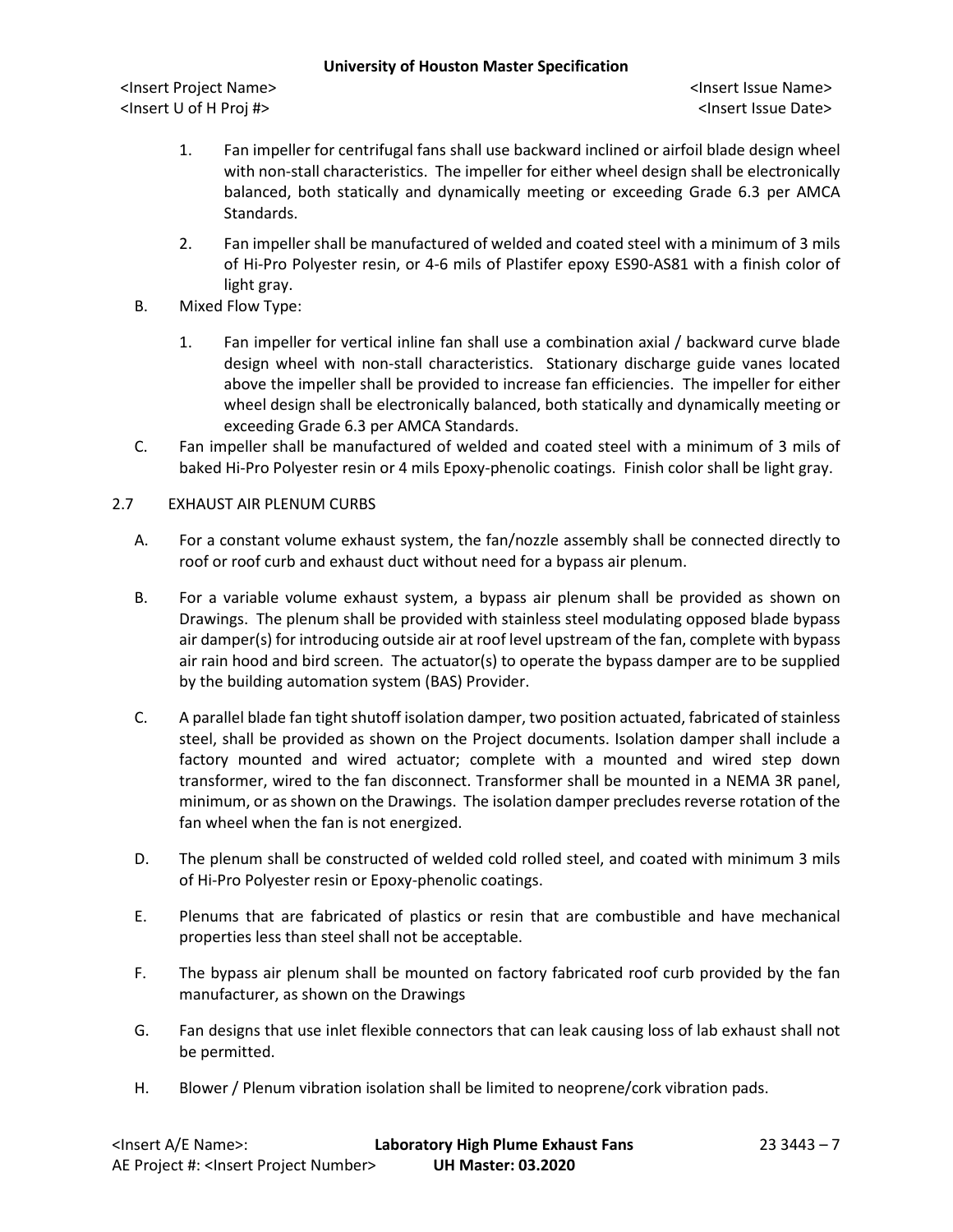<Insert Project Name> <Insert Issue Name> <Insert U of H Proj #> <Insert Issue Date>

- I. Exhaust system manufacturer shall supply a structural support curb for the plenum, of specified height, as shown on the Drawings.
- J. Curb shall be fabricated of a minimum of 12 gage corrosion resistant coated steel and structurally reinforced.
- K. Vertical exhaust inlet plenums shall have curbs that are insulated. Horizontal exhaust inlet plenums shall have un-insulated plenums.
- L. The plenum shall have integral drain connections to drain water that may condense on the inner wall of the plenum.
- M. When properly anchored to the roof structure, the standard curb / plenum / blower assembly shall withstand wind loads of up to 125 mph without additional structural support.

# 2.8 FAN MOTORS AND DRIVES

- A. Motors shall be premium efficiency, standard NEMA frame, 900, 1200, or 1800 rpm, TEFC, and compatible with variable frequency drives as scheduled. Refer to Section 20 05 13. Provide a factory mounted NEMA 3R disconnect switch, mounted and wired, for each fan.
- B. Direct drive arrangement shall be AMCA Arrangement #2, utilizing a direct mount coupling connecting the motor shaft and fan impeller shaft. Exhaust fan systems with direct drive Arrangement #4 where the fan wheel is connected directly to the shaft of the motor, will require a tight shut-off isolation damper at the fan inlet to allow the fan to be removed for motor replacement. Fan shaft shall be Type 316 stainless steel.
- C. Belt drive arrangement shall be AMCA Arrangement 1, 9, 10. Drive belts and sheaves shall be sized for 200 percent of the fan operating brake horsepower, and shall be readily and easily accessible for service. Fan shaft shall be 316 stainless steel or ANSI C-1045 steel and be protected with TECTYL protective coating. If the fan is not scheduled to be operating in conjunction with a variable frequency drive, then include an additional set of drives for each fan to be used for final adjustments. After correct speed has been determined with variable sheave, provide fixed sheaves.
- D. Belt Guard: All belt drives shall be furnished with belt guards. Fabricate to SMACNA Low Pressure Duct Construction Standards; of 12 gage 3/4-inch diamond mesh wire screen welded to steel angle frame or equivalent, prime coated. Secure to fan or fan supports without short circuiting vibration isolation, with provision for adjustment of belt tension, lubrication, and use of tachometer with guard in place.
- E. Fan shaft bearing(s) shall have a key-way, and shall be milled and machine polished, Type 316 stainless steel.
- F. Mechanical shaft seals are to be either neoprene or Teflon (but only when required).
- G. Fan shaft bearings shall be ball or roller pillow block type and be sized for a requirement of L-10 life of no less than 200,000 hours. Bearing(s) shall have extended lube injection lines Zerk grease fittings and lube relief lines with caps.